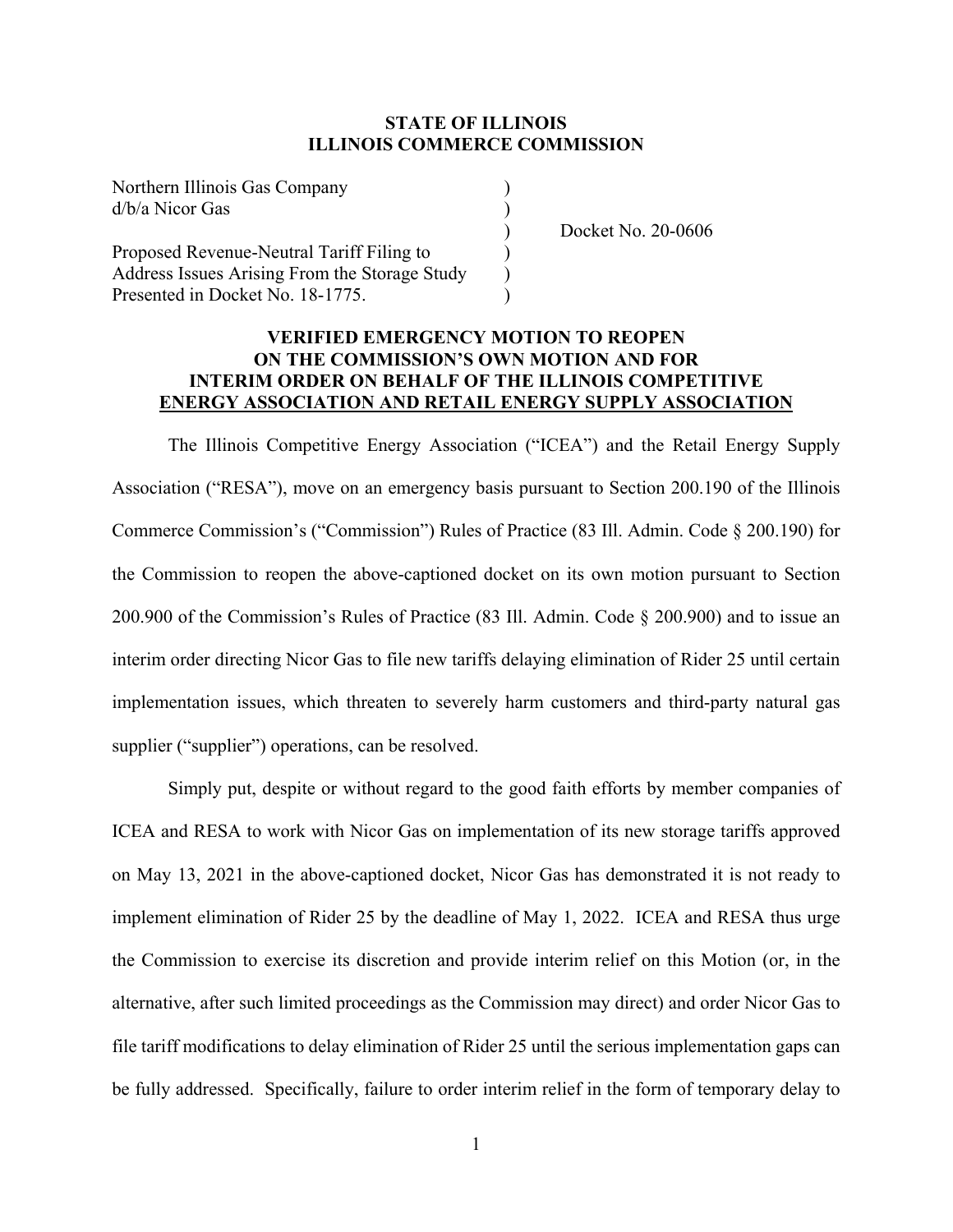the implementation date of May 1, 2022 may lead to serious harm to Nicor Gas ratepayers, suppliers, and even Nicor Gas itself.

#### **I.**

#### **BACKGROUND AND INTRODUCTION**

#### **A. Procedural History**

The present docket opened in June 2020 with Nicor Gas proposing massive changes to its approach to Transportation Customer use of storage in addition to other changes including elimination of Rider 25. The Commission approved the Storage Tariffs on May 13, 2021. ICEA and RESA, along with IIEC, timely sought rehearing and a stay, both of which were denied by the Commission. ICEA, RESA, and IIEC appealed the Commission's Final Order, where the matter has been fully briefed and is awaiting decision by a panel of the Second District.

Meanwhile, without a stay of the Commission's May 13, 2021 Final Order, Nicor Gas began to implement its tariffs in anticipation of a May 1, 2022 implementation deadline. However, as described in detail *infra*, Nicor Gas is not prepared to meet that deadline and allowing Nicor Gas to go forward unprepared may lead to great harm to ratepayers, suppliers, and Nicor Gas.

ICEA and RESA understand that member companies of both trade associations have informed Nicor Gas of their concerns, including but not limited to a letter from a member company of both trade associations to Nicor Gas dated February 8, 2022 and attached hereto as Exhibit A. ICEA and RESA further understand that member companies of ICEA and RESA also informed Staff of their concerns with implementation by Nicor Gas, including but not limited to a letter from two member companies to Dr. David Rearden dated February 28, 2022 and attached hereto as Exhibit B.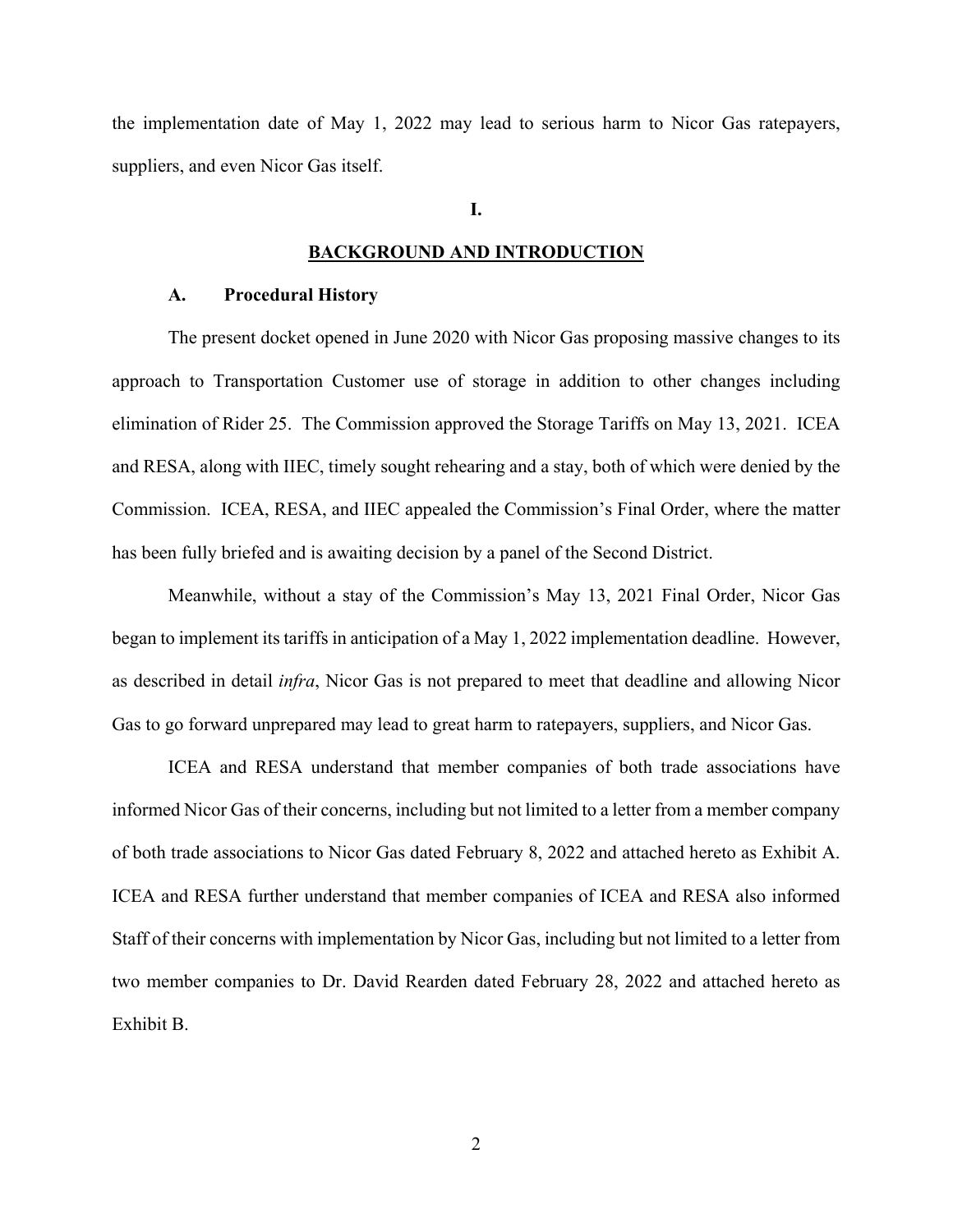As of the filing of this Emergency Motion, Nicor Gas filed a Petition for Special Permission (ICC Docket No. 22-0269) to delay implementation of certain of the tariff changes approved in the above-captioned docket. Nicor Gas sought the delay due to implementation concerns, specifically related to development of IT systems that remained ongoing as of Nicor Gas's filing. (*See* ICC Docket No. 22-0269, Petition dated March 30, 2022 at 2-3.)

If granted by the Commission, Nicor Gas's proposed delay to implementation of certain storage tariffs would address some of the issues raised by ICEA and RESA to Nicor Gas and Staff. However, Nicor Gas's Petition for Special Permission did not address ICEA or RESA's Rider 25 concerns, which are described more fully below.

ICEA and RESA stress that while their (and IIEC's) appeals are ongoing, this Emergency Motion for Reopening is separate and apart from that appeal. This Emergency Motion for Reopening does not take substantive issue with the May 13, 2021 Final Order. Instead, this Emergency Motion urges the Commission to stop Nicor Gas from implementing a program that it has demonstrated it is not ready to implement to the detriment of all participants. While ICEA and RESA continue to seek substantive relief in the Appellate Court, this Emergency Motion for Reopening merely seeks temporary relief to allow Nicor Gas sufficient time to prepare for implementation.

#### **B. Legal Standard**

Section 200.900 of the Commission's Rules of Practice provides that:

After issuance of an order by the Commission, the Commission may, on its own motion, reopen any proceeding when it has reason to believe that conditions of fact or law have so changed as to require, or that the public interest requires, such reopening. No party may petition the Commission to reopen on its own motion until after the time to petition for rehearing has expired.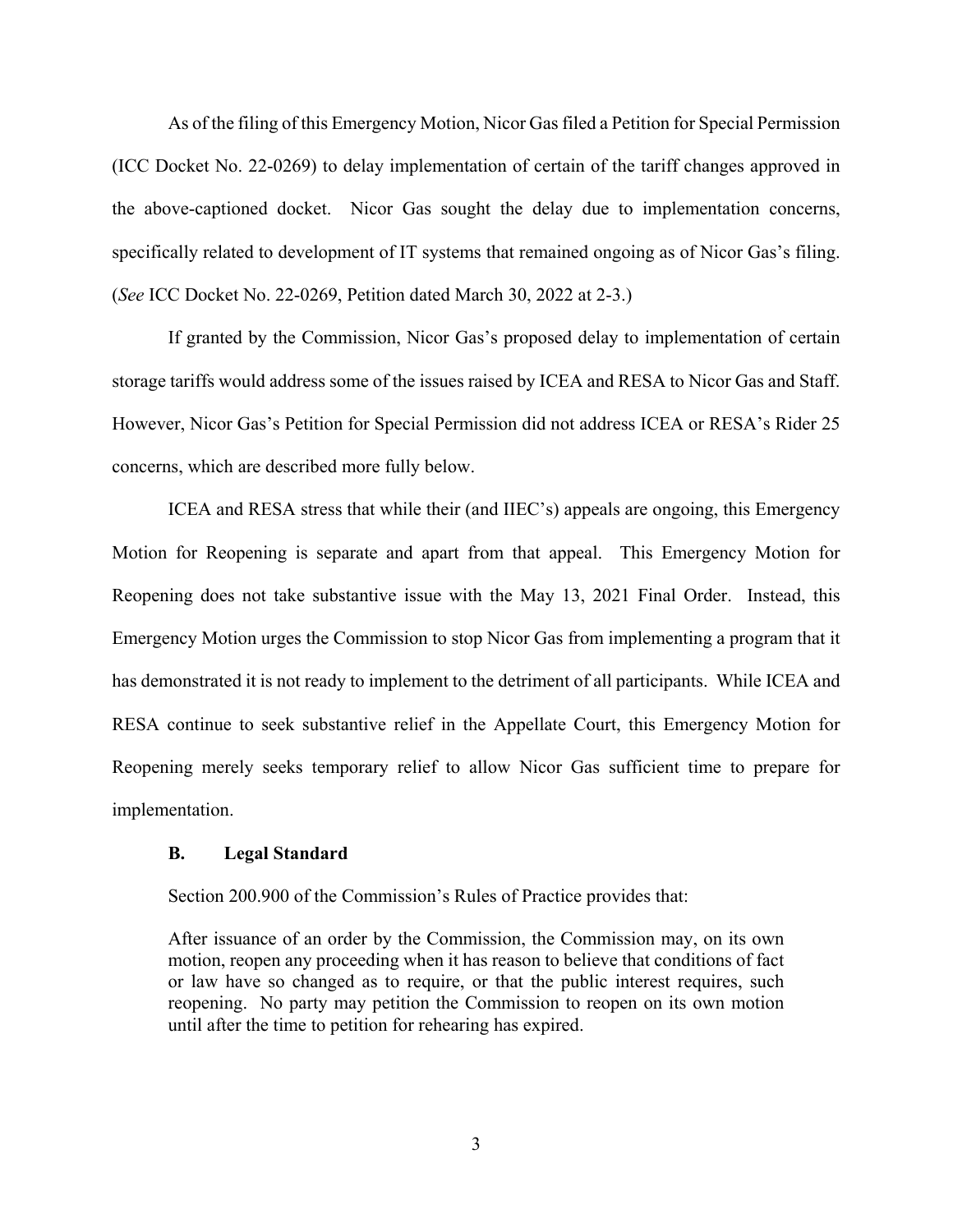(83 Ill. Admin. Code § 200.900.) The time to petition for rehearing expired not later than October 4, 2021—30 days after the Commission issued its Order on Rehearing—so ICEA and RESA's Emergency Motion for Reopening is timely.

As described in detail below, both the facts and circumstances have changed since the May 13, 2021 Final Order and the public interest requires reopening. The Commission could not have known at the time of the May 13, 2021 Final Order the status of implementation in April 2022, nor did the record provide a basis to anticipate Nicor Gas would fail to implement the Storage Tariffs in a timely fashion. As demonstrated *infra*, the lack of development by Nicor Gas may lead to harm to participants in Nicor Gas's Transportation program, which includes both ratepayers and suppliers in addition to Nicor Gas itself.

#### **II.**

### **NICOR GAS'S FAILURE TO ADDRESS ISSUES CREATED BY ELIMINATION OF RIDER 25**

As explained *infra*, issues attributable to Nicor Gas or implementation responsibilities of Nicor Gas will cause suppliers and Rider 25 customers harm.

On information and belief, on or about December 7, 2021 during a webinar Nicor Gas explained publicly for the first time some aspects of the transition of Rider 25 customers to Rate 74 that would have adverse consequences. ICEA and RESA note that the Commission specifically relied on the existence of AMI infrastructure to approve elimination of Rider 25. (*See* Final Order dated May 13, 2021 at 45 ("Because of Nicor Gas' usage of Advanced Metering Infrastructure, Rider 25 is not necessary since the Company can read meters daily").) Consequently, monthly read (and cycle-billed) Rider 25 was to be eliminated and any existing Rider 25 customers not making a proactive selection of another service option, were to be transferred to daily read Rate 74 which, since its inception, has been invoiced on a calendar month basis due to the underlying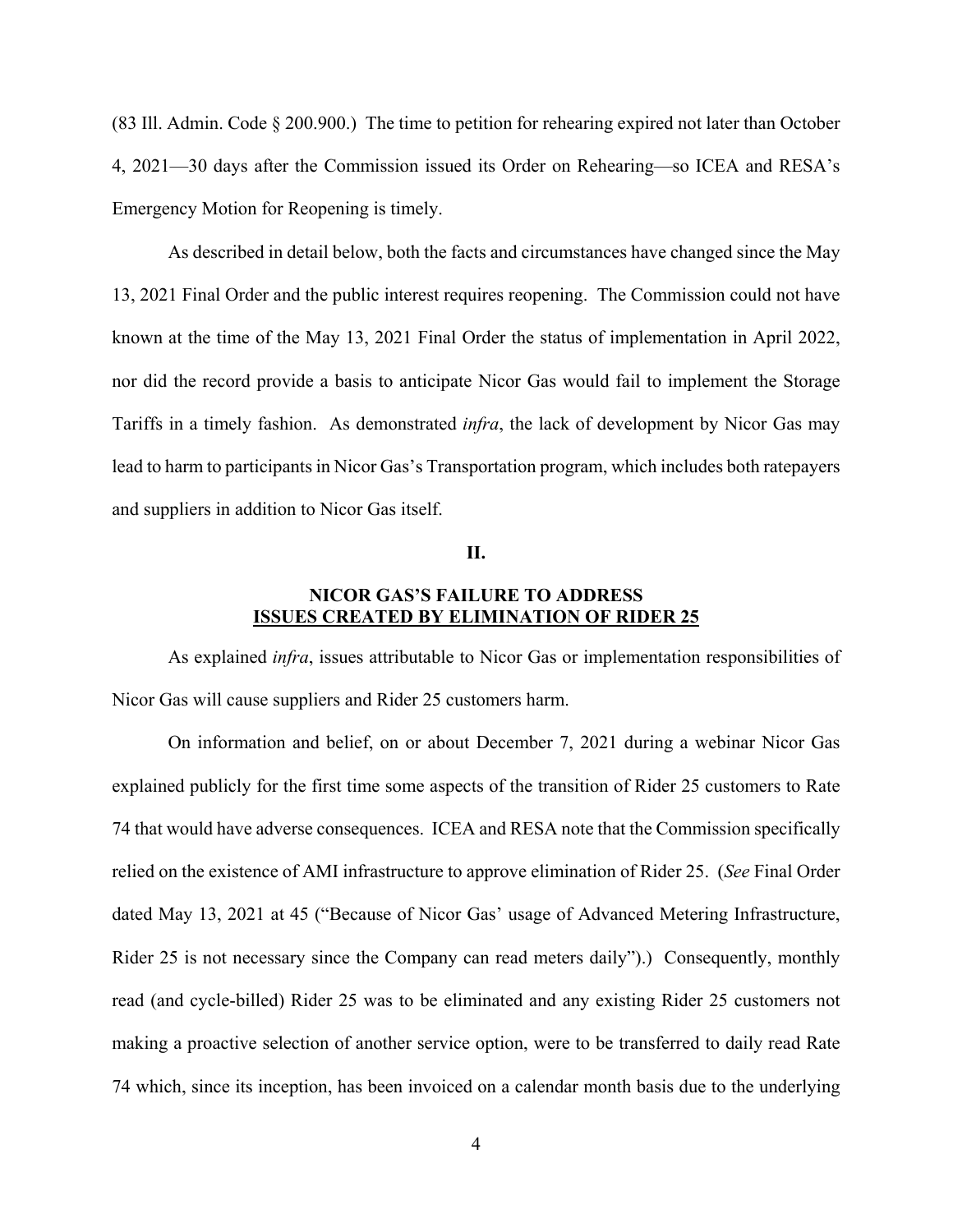structure of the gas industry. However, Nicor Gas intends to now create a cycle-billed Rate 74 for legacy Rider 25 customer in spite of cycling billing being inconsistent with traditional daily read transportation service. ICEA and RESA note that the Commission's May 13, 2021 Final Order approved elimination of Rider 25, it did not specifically approve the details of its implementation; that is, the Commission did not approve Nicor's decision to bill customers moving from Rider 25 to Rate 74 on a cycle billing basis, rather than a calendar month basis.

ICEA and RESA fear that transition from Rider 25 (which settles on one schedule) and Rate 74 (which settles on a different schedule) will cause seams issues after the cutover date that may involve customer disruption. For instance, the letter to Nicor Gas attached in Exhibit A demonstrates that legacy Rider 25 customers will be billed on a different basis and on a different cycle depending on the pool in which a customer is placed. This leads to a potentially bad outcomes for legacy Rider 25 customers (whose billing and balancing services will be interrupted) and suppliers (whose ability to manage under the new, restrictive tariffs will be compromised).

#### **III.**

#### **NECESSITY OF INTERIM RELIEF**

ICEA and RESA raise the Rider 25 implementation issues so that the Commission may remedy them with the only practical remedy: more time. As explained above, Nicor Gas has not the Rider 25 elimination implementation issues that it is nearly guaranteed to cause chaos for customers, suppliers, and Nicor Gas itself persist. ICEA and RESA seek no discipline of Nicor Gas or reconsideration of the decision to eliminate Rider 25 (neither ICEA nor RESA objected to the elimination of Rider 25 in the original proceedings). ICEA and RESA merely seek additional time to avoid the highly likely negative outcomes.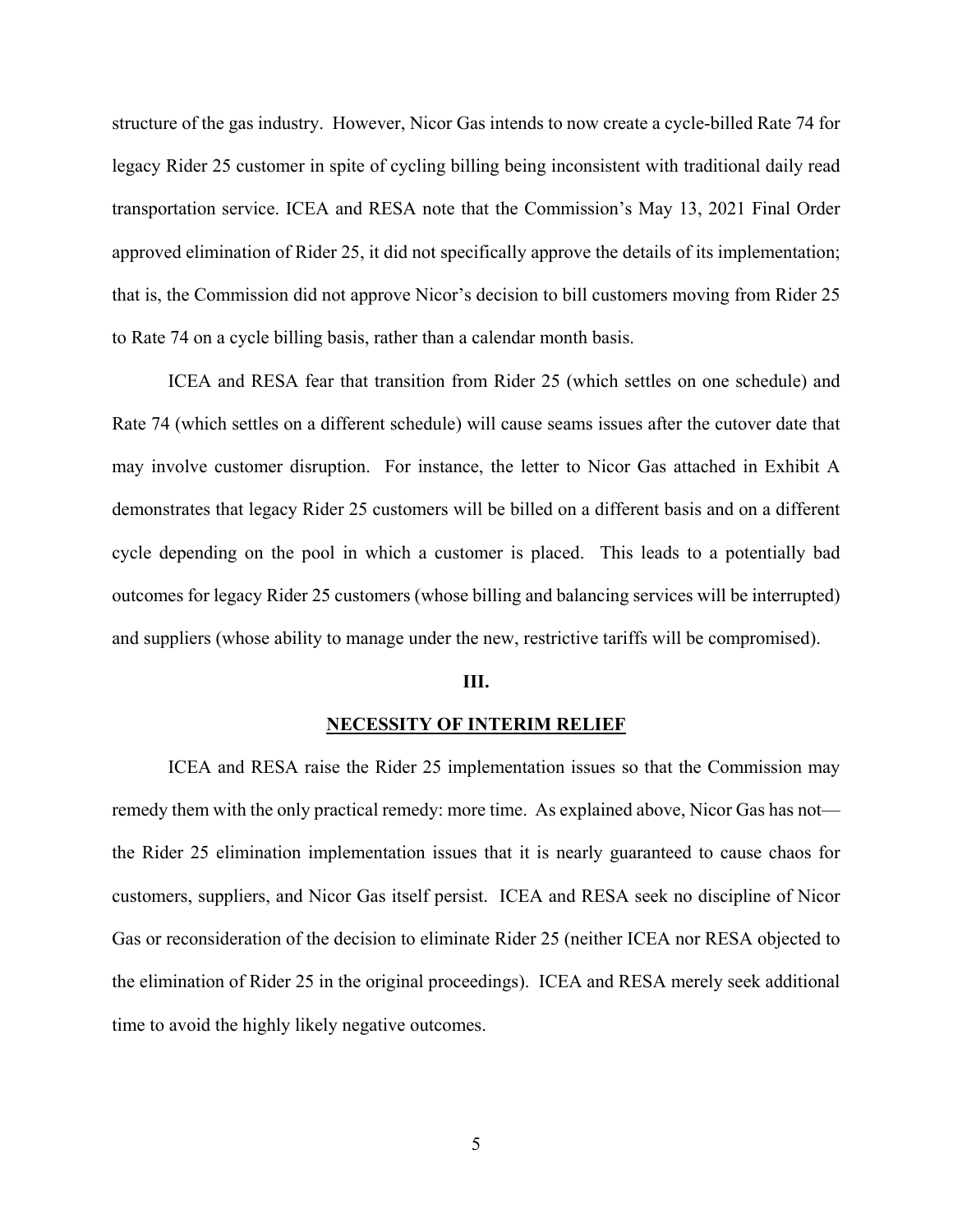Of course, neither ICEA nor RESA can predict the future in quantifying the exact harms to ratepayers or suppliers from the elimination of Rider 25 without moving affected customers to calendar monthly billing (as all other Transportation Customers are already billed) rather than placing them as Nicor Gas intends on cycle-billing. ICEA and RESA urge the Commission to avoid a situation where these issues lead to harms that may not be quantifiable in advance but were foreseeable and instead lead to complaints against or disciplinary review of Nicor Gas or others. The interim relief requested is designed to target a least-cost and least-impact solution to Rider 25 issues created by Nicor Gas's implementation to date.

#### **IV.**

#### **CONCLUSION**

As demonstrated by Nicor Gas itself by filing the petition in Docket 22-0269, Nicor Gas is not ready to implement many aspects of the tariffs approved in the above-captioned docket. While Nicor Gas correctly requests to delay implementation of many of its transportation tariffs, it does not seek to delay the elimination of Rider 25 even though it is not prepared to do so in a manner that avoids major problems for customers and suppliers. Thus, ICEA and RESA support the Nicor Gas Petition for Special Permission in all aspects except one – the current plan of Nicor Gas to eliminate Rider 25 on May 1, 2022 with affected customers being cycle-billed. The Commission should immediately reopen the present docket and direct Nicor Gas to file tariffs delaying elimination of Rider 25 so that Nicor Gas and ICEA and RESA can work out technical details either by agreement or by litigation in this docket. While ICEA and RESA continue to have substantive disagreements with the tariffs approved in this docket, this Emergency Motion for Reopening and the relief requested does not address any substantive issues and solely focuses on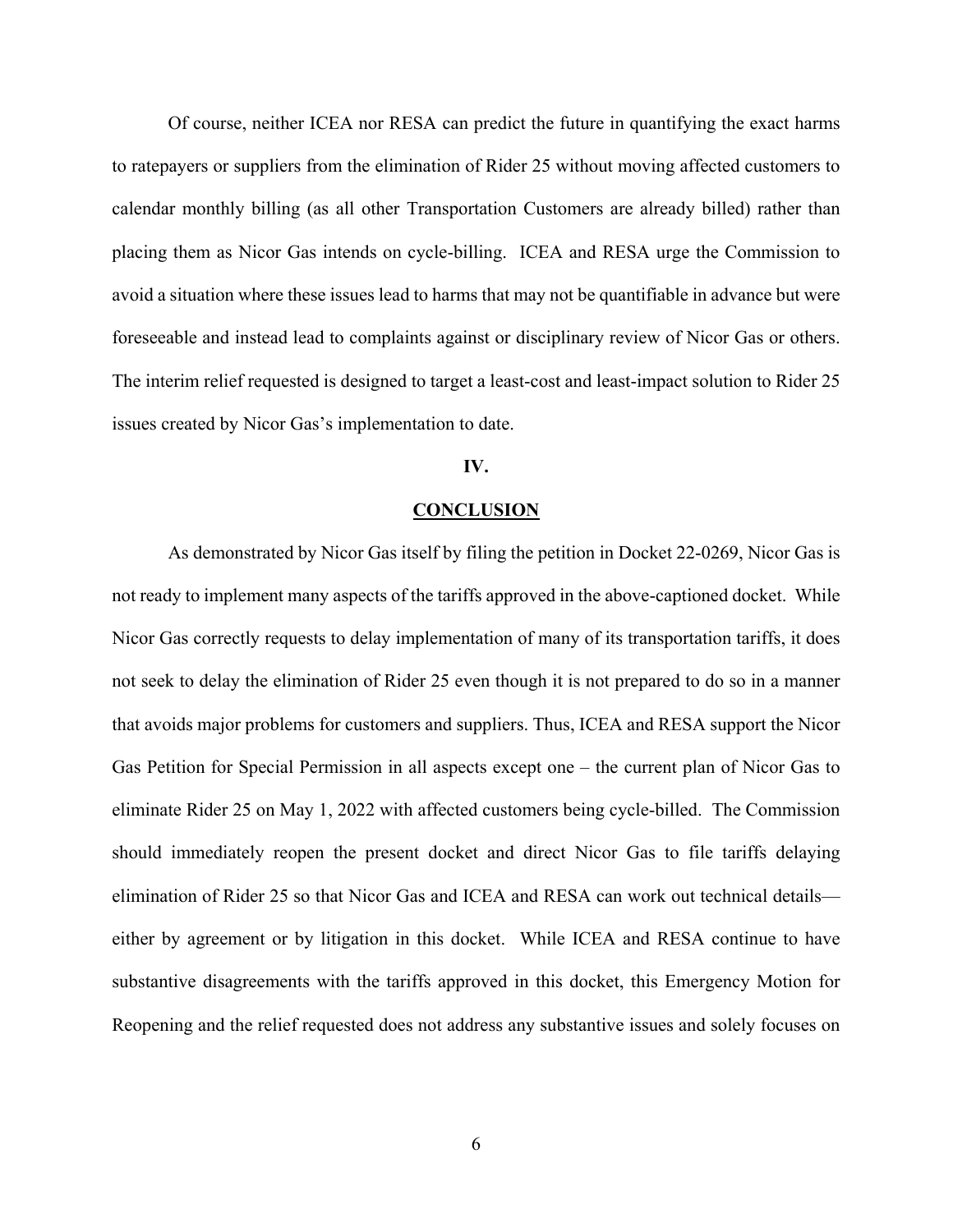providing Nicor Gas and stakeholders the implementation time necessary to resolve the current lack of preparedness.

WHEREFORE ICEA and RESA respectfully request that the Commission on an emergency basis reopen the present docket on its own motion and immediately in an interim order (or after such limited process as the Commission may determine is necessary) direct Nicor Gas to submit tariffs to delay implementation of the elimination of Rider 25 until the preparation issues (including those identified *supra*) are resolved, and grant such other relief as may be required.

(Signature page follows)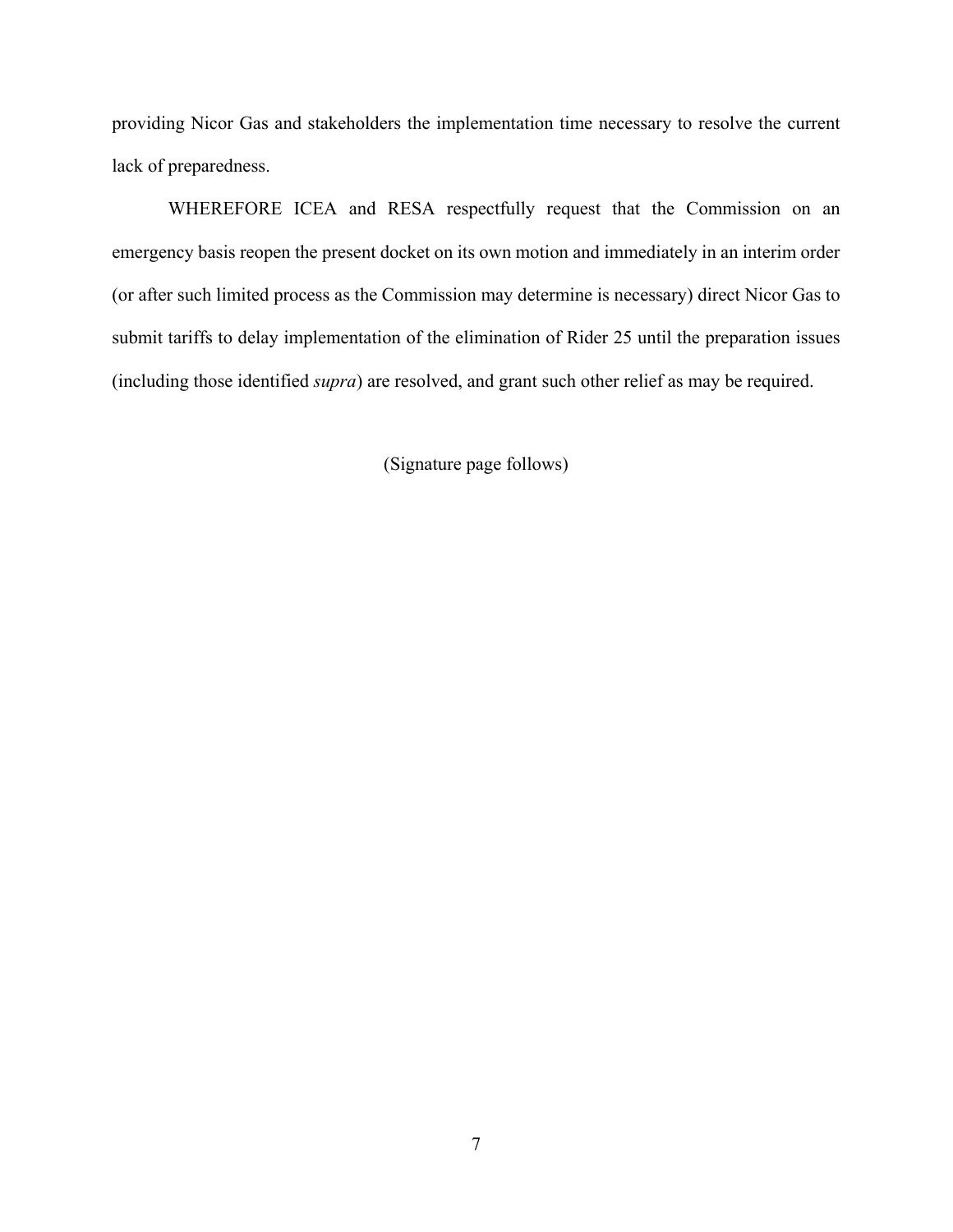Respectfully submitted,

April 13, 2022

Illinois Competitive Energy Association

By: /s/ Michael R. Strong One of its Attorneys

Michael R. Strong Funkhouser Vegosen Liebman & Dunn Ltd. 55 W. Monroe Street, Suite 2300 Chicago, IL 60603  $(312) 701 - 6800$ mstrong@fvldlaw.com

Retail Energy Supply Association

By: One of its Attorneys

Gerard T. Fox Law Offices of Gerard T. Fox 203 N. LaSalle St., Suite 2100 Chicago, IL 60601  $(312)$  909-5583 gerardtfox@gerardtfoxlawoffices.com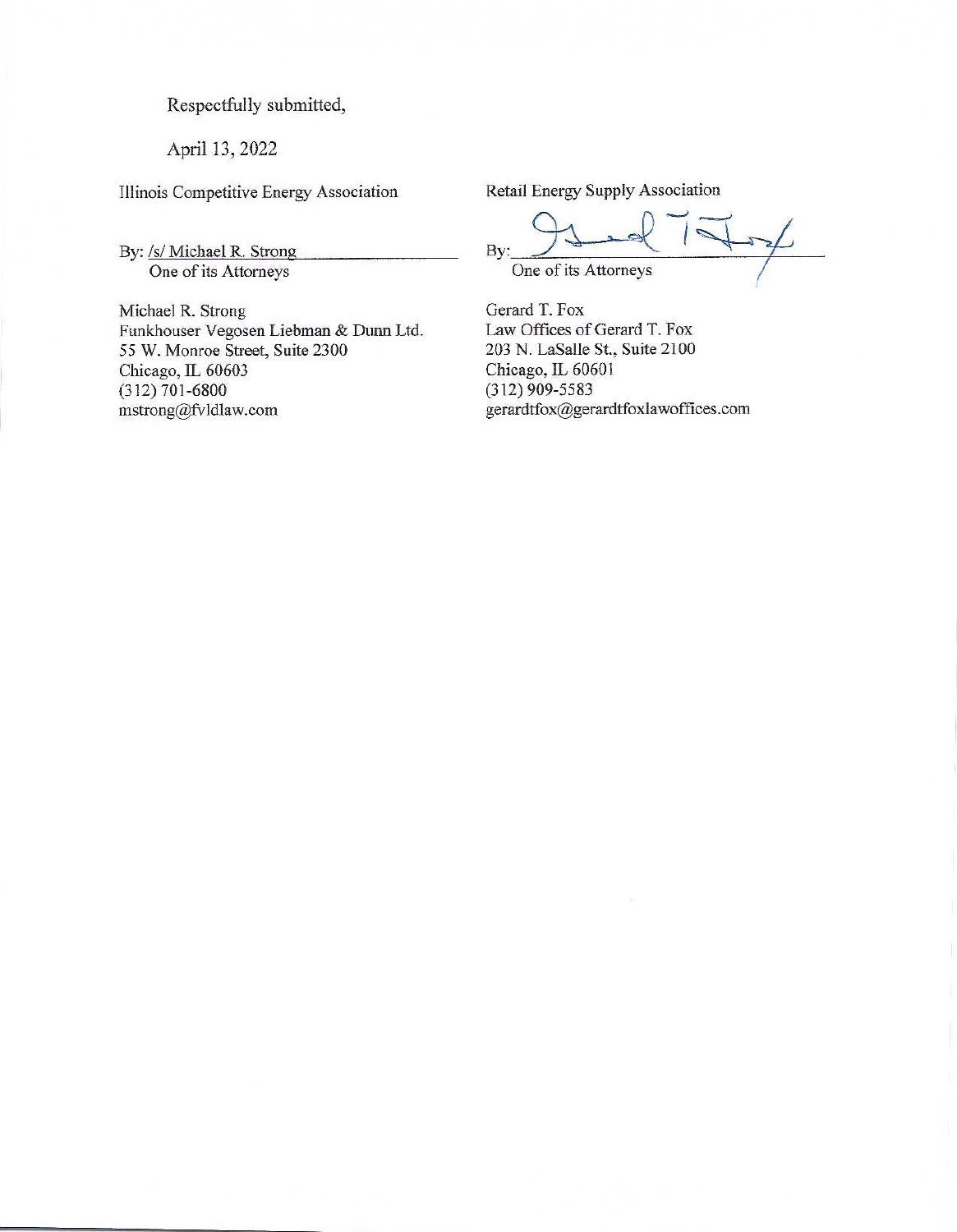| Northern Illinois Gas Company                 |  |
|-----------------------------------------------|--|
| $d/b/a$ Nicor Gas                             |  |
|                                               |  |
| Proposed Revenue-Neutral Tariff Filing to     |  |
| Address Issues Arising From the Storage Study |  |
| Presented in Docket No. 18-1775.              |  |

) Docket No. 20-0606

## **VERIFIED EMERGENCY MOTION TO REOPEN ON THE COMMISSION'S OWN MOTION AND FOR INTERIM ORDER ON BEHALF OF THE ILLINOIS COMPETITIVE ENERGY ASSOCIATION AND RETAIL ENERGY SUPPLY ASSOCIATION**

# **EXHIBIT A**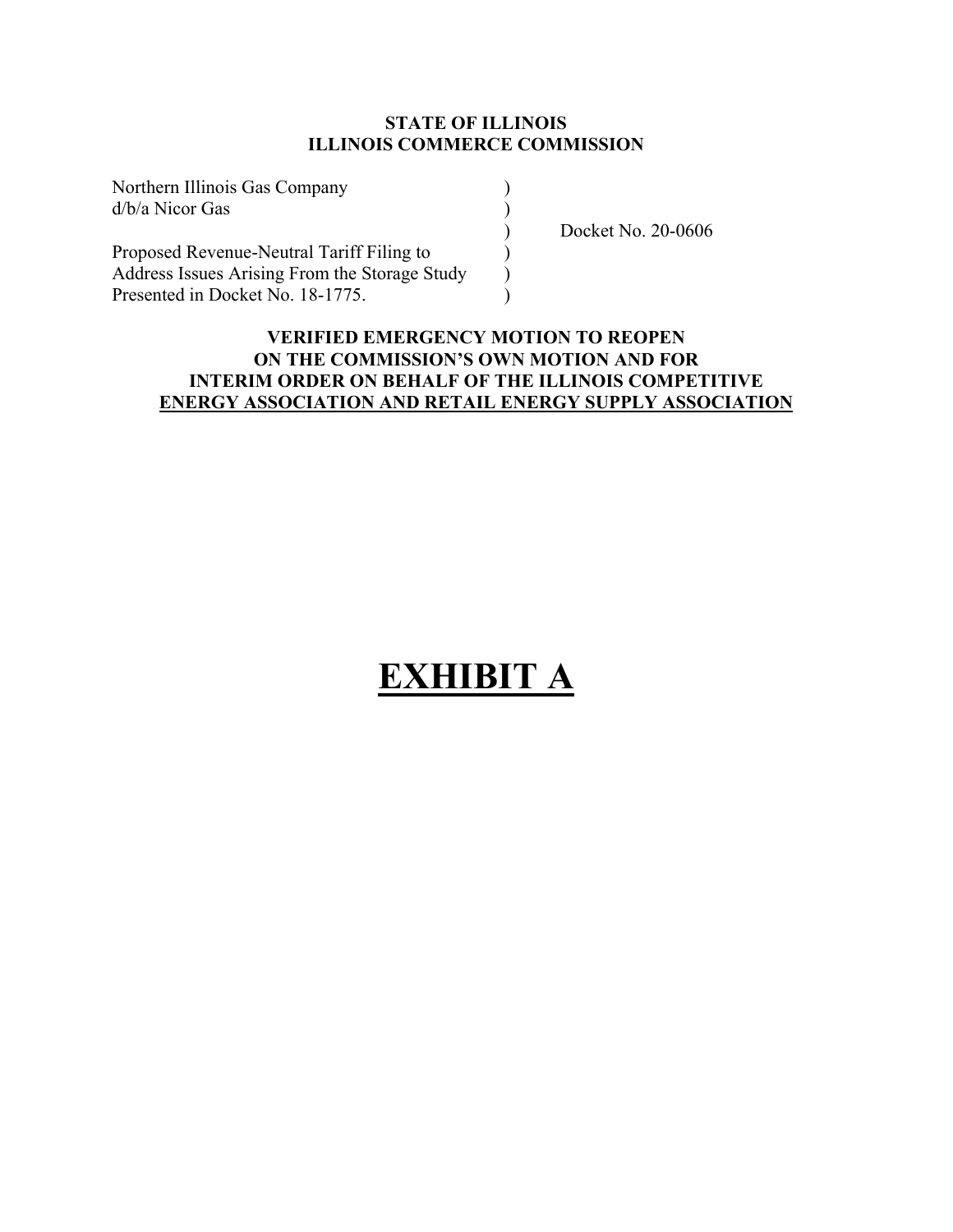

February 8, 2022

Mary Lou Grzenia Regulatory Affairs Nicor Gas Company 1844 Ferry Rd Naperville, Illinois 60563

Re: Nicor Gas Storage Implementation, ICC Docket No. 20-0606

Dear Mary Lou,

On behalf of NRG Energy, Inc. ("NRG") and Constellation New Energy – Gas Division LLC ("Constellation"), I am writing to seek clarification from Nicor Gas ("Nicor") regarding its proposed implementation of tariff changes as approved in the above referenced Illinois Commerce Commission ("ICC") docketed proceeding. As you know, both NRG and Constellation participated in the proceeding as part of the Illinois Competitive Energy Association ("ICEA") and have the following questions, in order of priority to NRG and Constellation, regarding Nicor's proposed gas storage tariff changes and their implementation:

1. **Invoicing of Rider 25 Accounts** – NRG and Constellation are disturbed with our understanding of how Nicor plans to approach invoicing Rider 25 accounts upon elimination of that Rider. Typically, transportation service, except for Rider 25 cycle billing, is done via calendar billing. In the proceeding, Nicor's statements that upon elimination of Rider 25 existing customers would move to Rate 74, or other options as desired by the customer, created the understanding that these cycle billed accounts would become eligible for Rider 13 and would be monthly invoiced especially as they were also going to be provided AMI readings to facilitate calendar month invoicing. Indeed, the benefits of calendar month billing over cycle billing for gas transportation service was why there was not greater opposition to the elimination of Rider 25 by suppliers. As our customers naturally would prefer their utility distribution bill to arrive at the same time as their supply bill, we'd like to understand more Nicor's proposed approach to aligning the bill timing with the various processes previously in place. For example, under Nicor's proposal to have certain Rider 13 groups monthly invoiced and others cycle-billed, depending on what Rider 13 pool customers are placed in will determine whether they are cycle or monthly billed. These customers are on the same rate class but are being treated differently; we believe customers on the same rate and rider should see a similar service and experience. The distinction, however, will cause problems with enrollments and terminations by causing confusion with cycle billing and end of the month cash out requirements. Moreover, moving between a supplier's Rider 13 pool will be more difficult if, say, Rider 13 A pool cycle ends on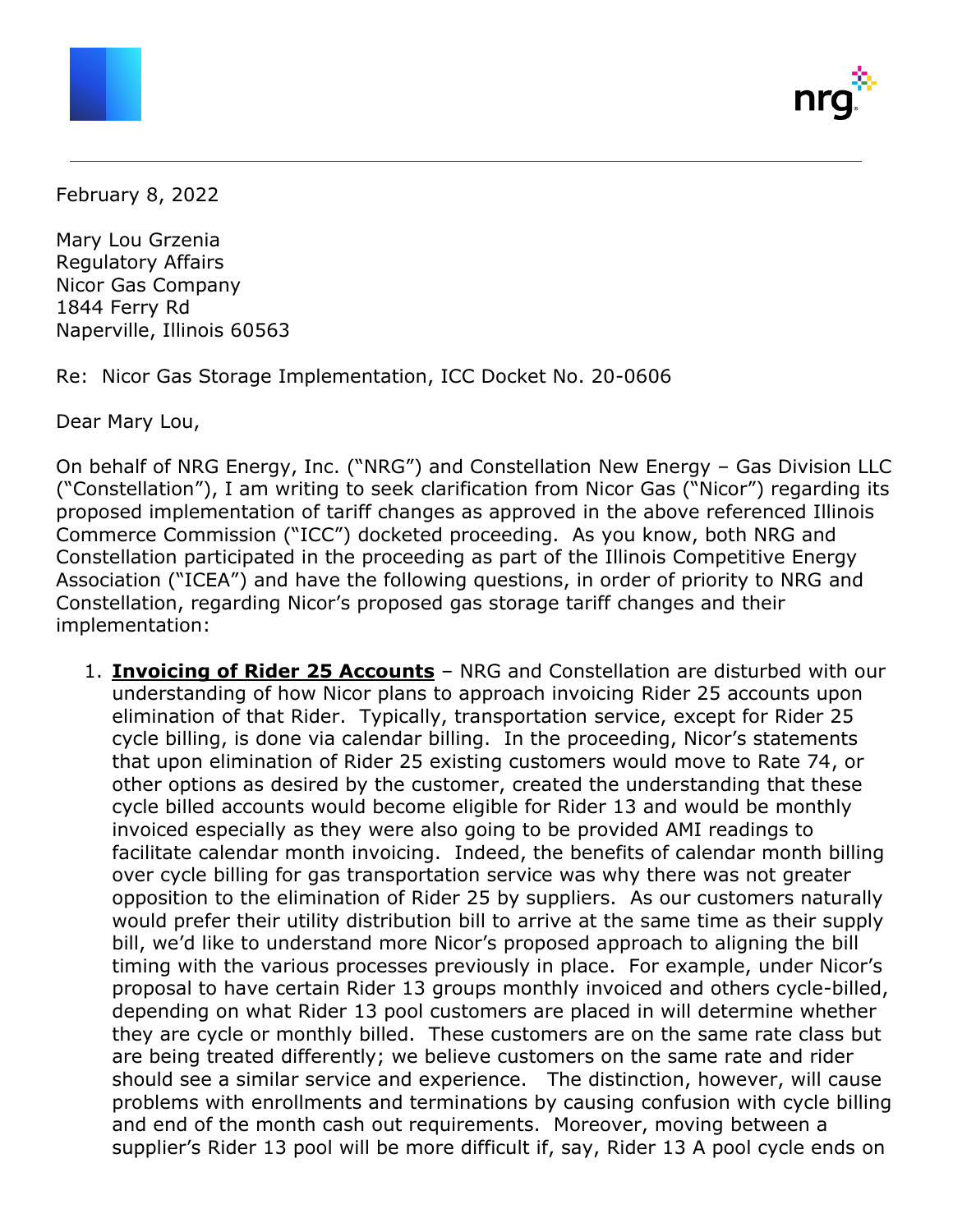



the 5th of month and Rider 13 B pool starts on the 20th, what happens with regard to that customer for the intervening 15 days? It is not reasonable to expect customers to be standalone accounts for this amount of time and be potentially exposed to the daily balancing requirements as single accounts. And because in this scenario the gas coming from the storage of Rider 13 A won't line up with the storage going into Rider 13 B, we don't think the billing cycle will align with balancing requirements not to mention the potential for customer confusion on their bills. The confusion and harm to customer by having customers split between cycle and calendar month bills are unacceptable when Nicor should simply bill all such customers on a calendar bases as it has done from the inception of this service.

Finally, NRG and Constellation seek clarification around how Nicor plans to consolidate Rider 25 customers into Rider 13 pools on May 1. With the daily balancing restriction, suppliers will want to have as large, and as few, Rider 13 pools as possible. We believe this will need to be determined prior to May 1 in order to line the pools up, especially with the new balancing rules and to avoid different billing cycles.

- 2. **Nominations for Customer Select** NRG and Constellation are concerned about nomination procedures going forward for accounts in Customer Select. As we understand it, Customer Select will no longer have a daily delivery obligation (DDO), but instead will have AMI and an AGS will be responsible for their own forecasting. Moreover, when these tariff changes go into effect, AGS will not have had sufficient opportunity to look at the portal that provides critical usage data and thus no time to adequately prepare forecasting for Customer Select accounts. Questions we have include, but are not necessarily limited to: what does the portal look like?; what is its functionality vis a vis end user ease?; does it provide historical usage?; will Nicor provide information (such as a base and slope) on the portal to run calculations?; and will Nicor provide the same type of daily telemetry as AGS get for commercial and industrial customers today? These issues make it very difficult to know whether AGS can seamlessly move into that new portal environment and when AGS testing and system enhancements may be too late.
- 3. NRG and Constellation are concerned that the new daily balancing rules will enable Nicor to institute caps and limits that have the unintended consequence of causing difficulty for suppliers to balance their customer needs or subject them to cash out requirements and penalties. As Nicor is aware, it can be difficult for suppliers to obtain replacement gas on other pipelines in an intraday situation. Thus, NRG and Constellation seek clarification from Nicor on how these new daily balancing rules will be applied and enforced given the realities of gas supply management.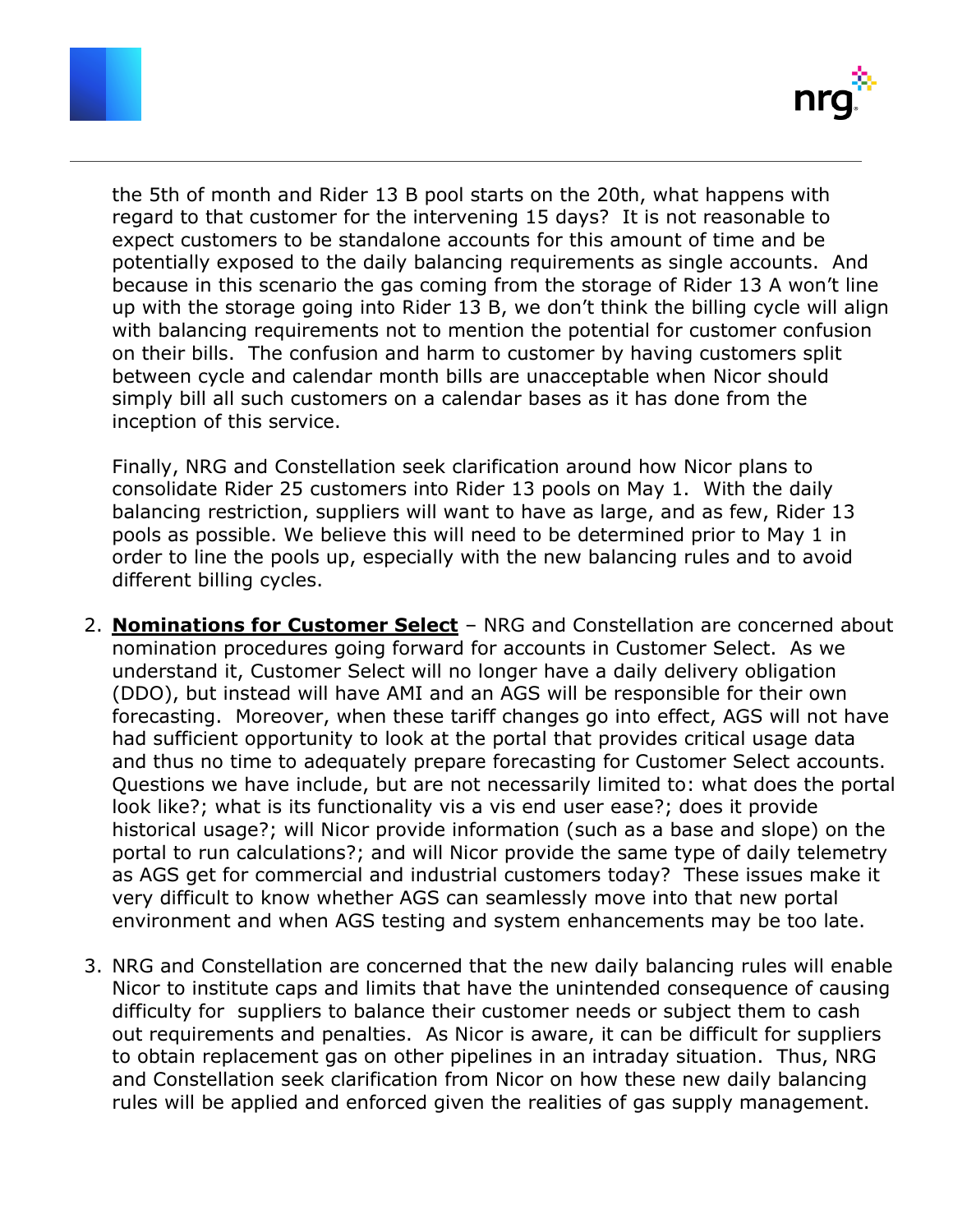



4. NRG and Constellation are concerned with Nicor charging nomination fees regardless of the reason nominations may be reduced. There are reasons a nomination may be reduced outside the control of the suppliers. For example, upstream supply cuts or allocations. These, coupled with Nicor's new daily balancing rules and potential caps/limits on what can be pulled from storage, have the potential to create a very difficult and expensive situation for suppliers that does not seem fair. We propose that only nomination reductions/changes initiated by the supplier be subject to the nomination fee and after careful consideration of all factors which caused the nomination to be reduced.

NRG and Constellation appreciate the opportunity to raise these concerns with Nicor and are available to discuss further at Nicor's convenience. We are now less than three months away from implementation and are troubled that key elements of implementation have not been shared or, in the case the Rider 25 elimination, there is apparently a plan that is highly problematic for suppliers. Certain changes, such as the new requirement for suppliers to forecast for Customer Select, are lacking in that we are nearing the effective date yet do not have access to the usage portal and data in order to develop our own forecasting tools and protocols to ensure we are able to seamlessly take over the forecasting responsibilities on May  $1<sup>st</sup>$ . Please email me at [Robert.gibbs@nrg.com](mailto:Robert.gibbs@nrg.com) or call me at 908-323-0490 to discuss further.

Very truly yours,

Rudithm

Robert L. Gibbs Director, Government Affairs

RLG/\*

Cc: John Mehling, NRG Darcy Fabrizius, Constellation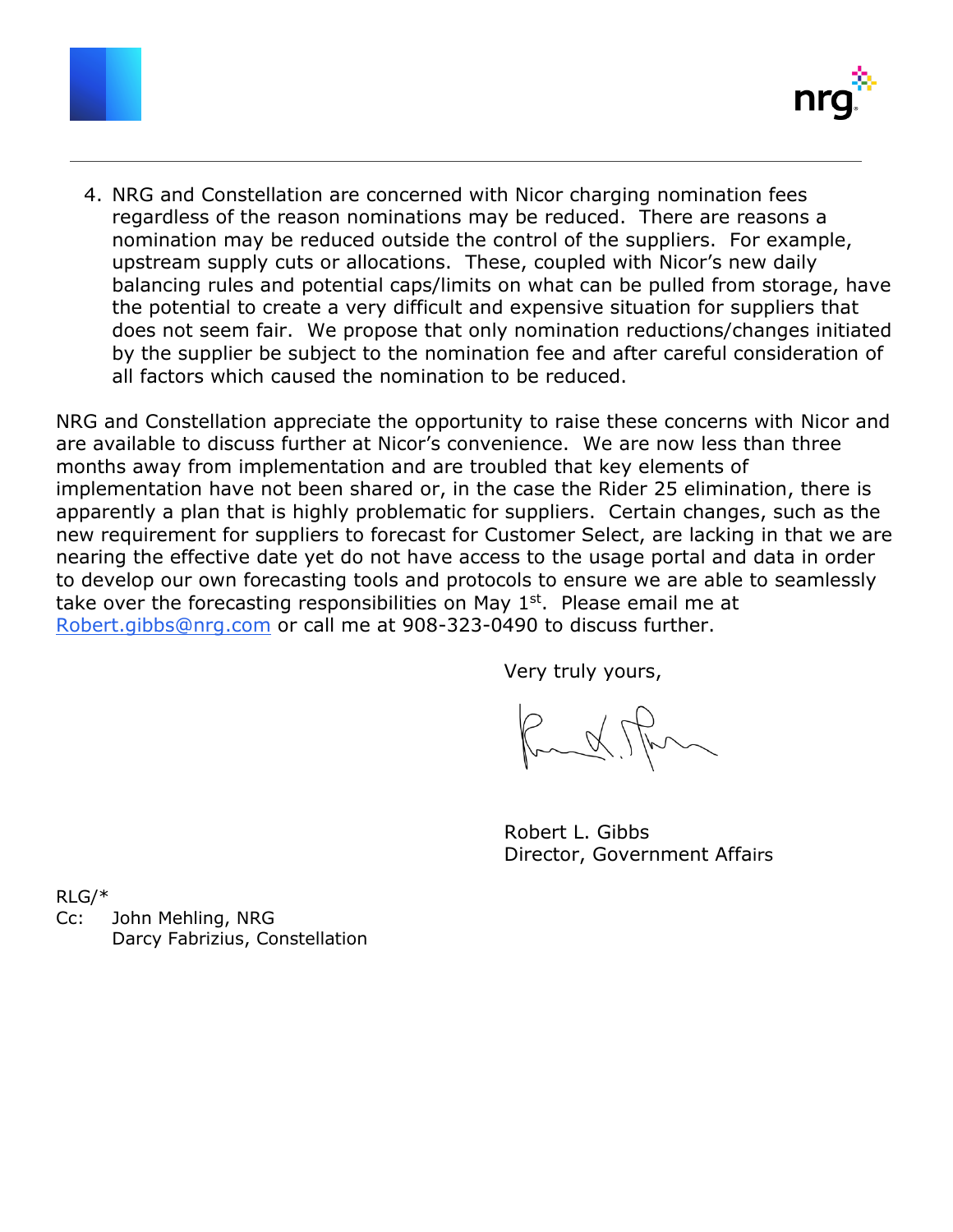| Northern Illinois Gas Company                 |  |
|-----------------------------------------------|--|
| $d/b/a$ Nicor Gas                             |  |
|                                               |  |
| Proposed Revenue-Neutral Tariff Filing to     |  |
| Address Issues Arising From the Storage Study |  |
| Presented in Docket No. 18-1775.              |  |

) Docket No. 20-0606

## **VERIFIED EMERGENCY MOTION TO REOPEN ON THE COMMISSION'S OWN MOTION AND FOR INTERIM ORDER ON BEHALF OF THE ILLINOIS COMPETITIVE ENERGY ASSOCIATION AND RETAIL ENERGY SUPPLY ASSOCIATION**

## **EXHIBIT B**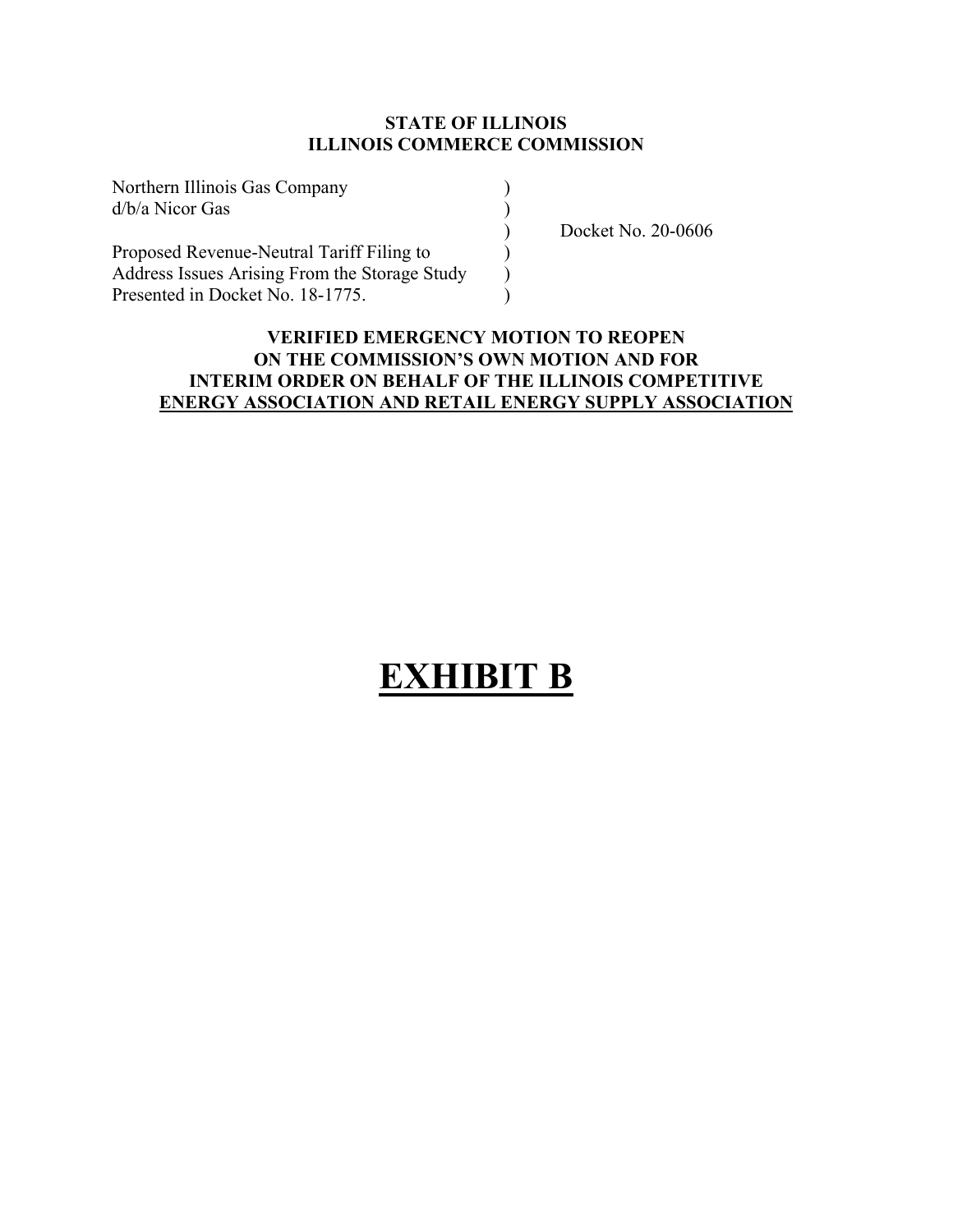February 28, 2022

Dr. David Rearden Senior Economist Illinois Commerce Commission 527 E. Capitol Ave. Springfield, Illinois 62701

> RE: Docket No. 20-0606 – Northern Illinois Gas Company d/b/a Nicor Gas Company – Proposed Revenue-Neutral Tariff Filing to Address Issues Arising From the Storage Study Presented in Docket No. 18-1775 (tariffs filed on June 30, 2020)

Dr. Rearden:

As you know, the Commission's Final Order in Docket No. 20-0606, filed May 13, 2021, found that, consistent with Nicor Gas' requested timeline in the proceeding, that "Nicor Gas Company's proposed tariff changes should be approved and implemented, as modified above, effective May 1, 2022."<sup>1</sup> We are now two months from the May 1, 2022 tariff implementation date. For months our operations teams have pressed Nicor Gas for details about the implementation plan for these tariff changes.

On December 7, 2021 Nicor Gas hosted a Transportation Program Update during which it committed to providing Supplier Updates in February, Supplier Training in March, with Supplier Testing occurring in late March. During the December  $7<sup>th</sup>$  presentation, Nicor Gas only accepted written questions, which it then emailed responses to suppliers on December  $17<sup>th</sup>$ . Among other items, one particularly alarming statement under the Decommission of Rider 25 Groups segment of the presentation was that "The Billing Cycle for the converted group with [sic] remain the same." $2$ 

Due to ongoing implementation questions and concerns, NRG Energy, Inc. ("NRG") and Constellation New Energy – Gas Division, LLC ("CNEG") jointly sent the attached letter on February 8<sup>th</sup> to Ms. Mary Lou Grzenia in Regulatory Affairs for Nicor Gas identifying our highest priority concerns. Subsequently, on February 16<sup>th</sup>, a call was held between Nicor Gas, NRG and CNEG to review items raised in the February 8<sup>th</sup> letter. In advance of that call Nicor Gas provided attendees with bulleted points in response to the NRG/CNEG letter, along with screen shots from the supplier portal. We had some very productive discussion during the call; however, Nicor Gas was unable to make any commitment beyond taking our concerns back for further internal review. On Friday afternoon, February 25<sup>th</sup> Ms. Grzenia confirmed that Nicor Gas continues to look into a few things and is expected to respond to NRG and CNEG this week.

From our perspective, Nicor Gas has had nearly a year to prepare for these major tariff changes as the ICC Final Order was issued last May – more if you consider that Nicor Gas filed its application for these changes on July 29, 2020. Nicor Gas plan is for supplier training and testing in March, which leaves a supplier with approximately one month before implementation to complete all its necessary internal changes, when as of February the only details we had from the supplier portal were a handful of screen

<sup>&</sup>lt;sup>1</sup> ICC Docket No. 20-0606, Final Order dated May 1, 2020 at page 47.

<sup>&</sup>lt;sup>2</sup> Nicor Gas Transportation Program Update, dated December 7, 2021 at page 31.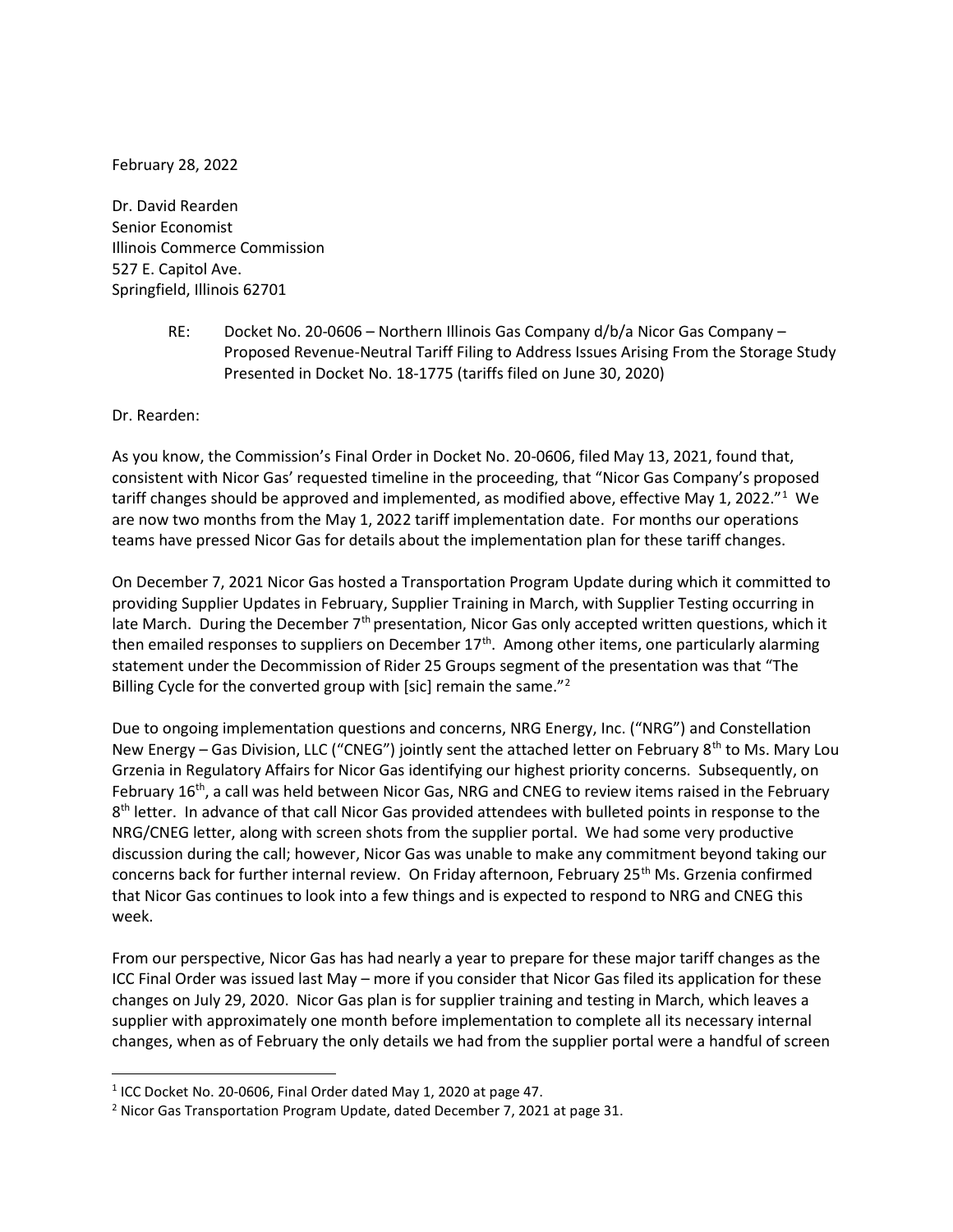shots. While undoubtedly Nicor Gas had much IT work and system changes to undertake in preparation for these tariff changes, however, their plan left next to no time for suppliers, after they have all the final information and details from Nicor, to complete their own internal company IT and system work to assure a successful transition.

Further, Nicor Gas made a unilateral decision relative to its elimination of Rider 25, that rather than transition these customers to the same Rate 74 service as existing customer, to instead create a new version of Rate 74 service that is cycle billed, because it was easier for Nicor Gas to implement a cycle billed version of Rate 74 in spite of never revealing this key detail during the docket which assuredly would have been met with strong opposition from several parties in the proceeding. While Nicor Gas claims it is to lessen the disruption to customers, had Nicor Gas only reached out to suppliers to validate their assumption, Nicor Gas would have learned introducing a cycle-billed Rate 74 service creates great disruption due to the way in which the competitive gas industry works. So while Nicor Gas as elected to make it easier on itself, it has done so by creating a quagmire of problems for suppliers and their legacy Rider 25 customers.

While we continue to work with Nicor Gas, because we are now only two months from the effective date of these substantial tariff changes, we felt it necessary to make you aware of our unresolved concerns and the ongoing dialogue we are having with Nicor Gas. Hopefully our February  $16<sup>th</sup>$  meeting with Nicor Gas will produce some favorable results, however, as we don't know what Nicor Gas' response will be we wanted to give you a heads up on the situation as the May  $1<sup>st</sup>$  changes are substantial for both Customer Select and C&I customers and since at this late date we lack confidence that it will be a smooth transition.

Please contact us if you have questions or would like to discuss this matter. Otherwise, we intend to provide you with an update once we hear back from Nicor Gas.

Sincerely,

Robert L. Gibbs Director, Government Affairs NRG Energy, Inc.

Darcy Fabrizius Sr State Government Affairs Manager Constellation New Energy – Gas Division, LLC

Attachments Nicor Gas Transportation Program Update, dated December 7, 2021 NRG and CNEG letter to Nicor Gas, dated February 8, 2022 Nicor Gas Meeting Materials, dated February 16, 2022 (2 documents)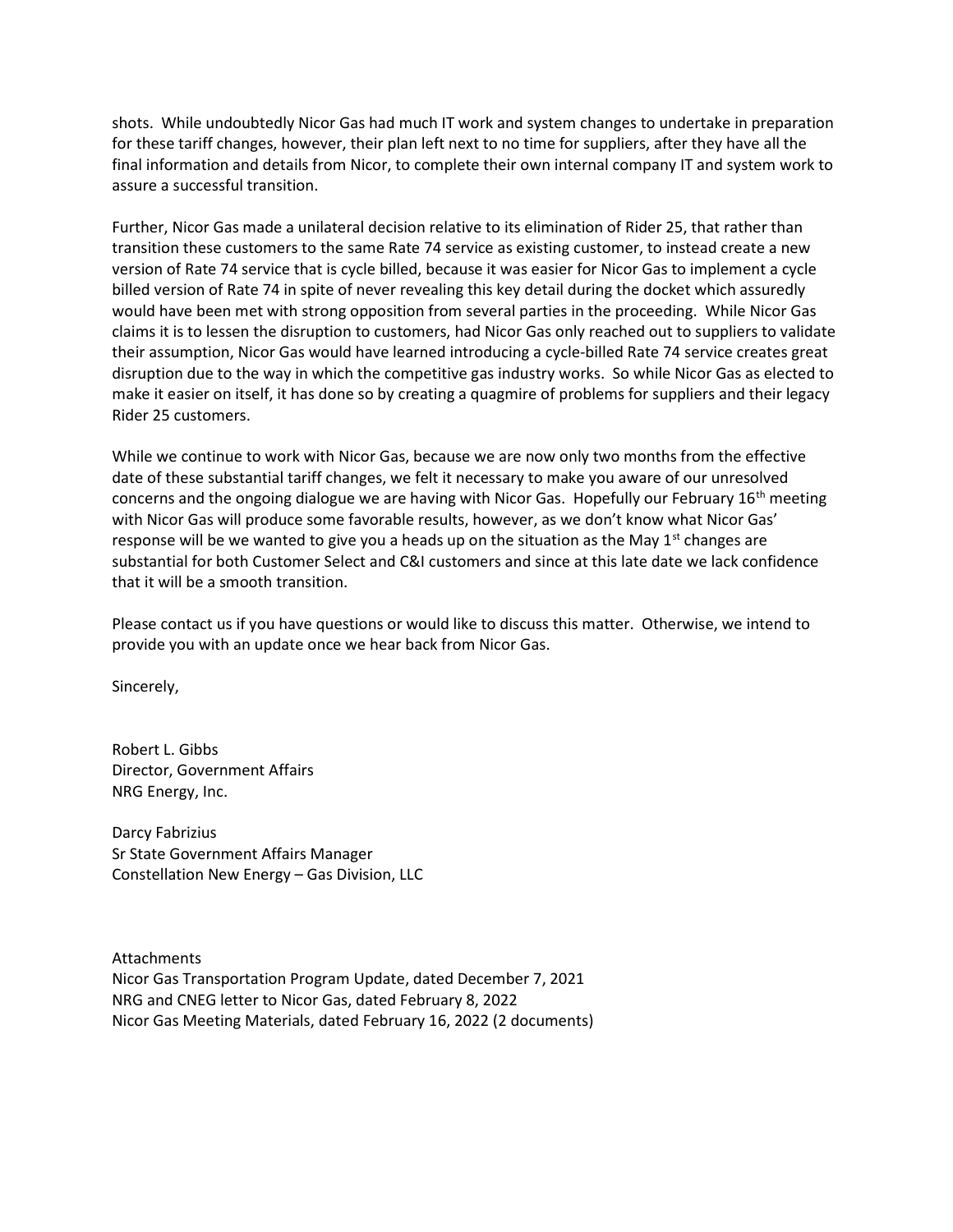#### **VERIFICATION BY CERTIFICATION**

Under penalties as provided by law pursuant to Section 1-109 of the Code of Civil Procedure, the undersigned certifies that the statements in Sections I.A and II set forth in this instrument are true and correct, except as to matters therein stated to be on information and belief and as to such matters the undersigned certifies as aforesaid that she verily believes the same to be true.

Ducy Tabriquo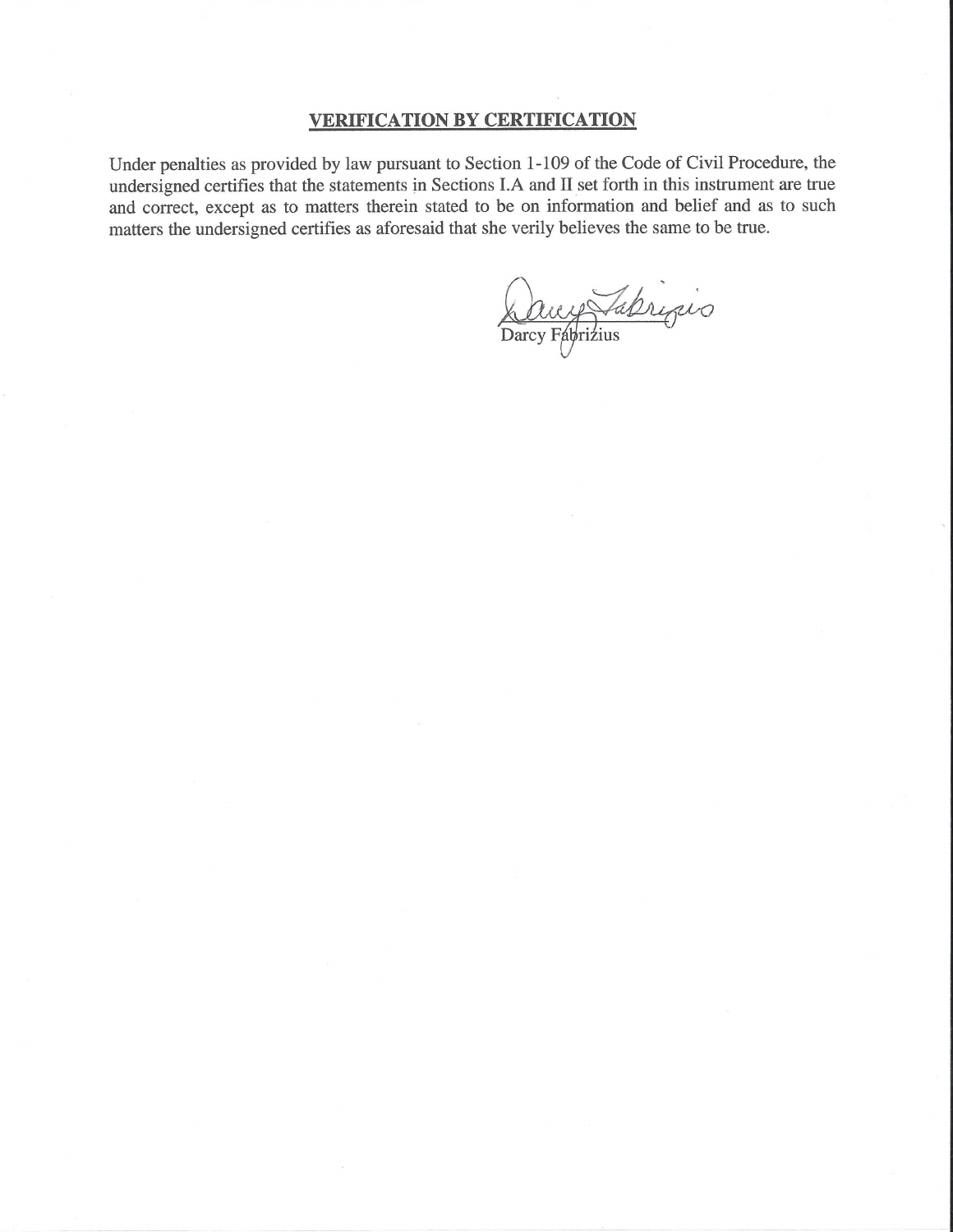## **VERIFICATION BY CERTIFICATION**

Under penalties as provided by law pursuant to Section 1-109 of the Code of Civil Procedure, the undersigned certifies that the statements set forth in this instrument (except as verified by others) are true and correct, except as to matters therein stated to be on information and belief and as to such matters the undersigned certifies as aforesaid that he verily believes the same to be true.

Kevin K. Wright